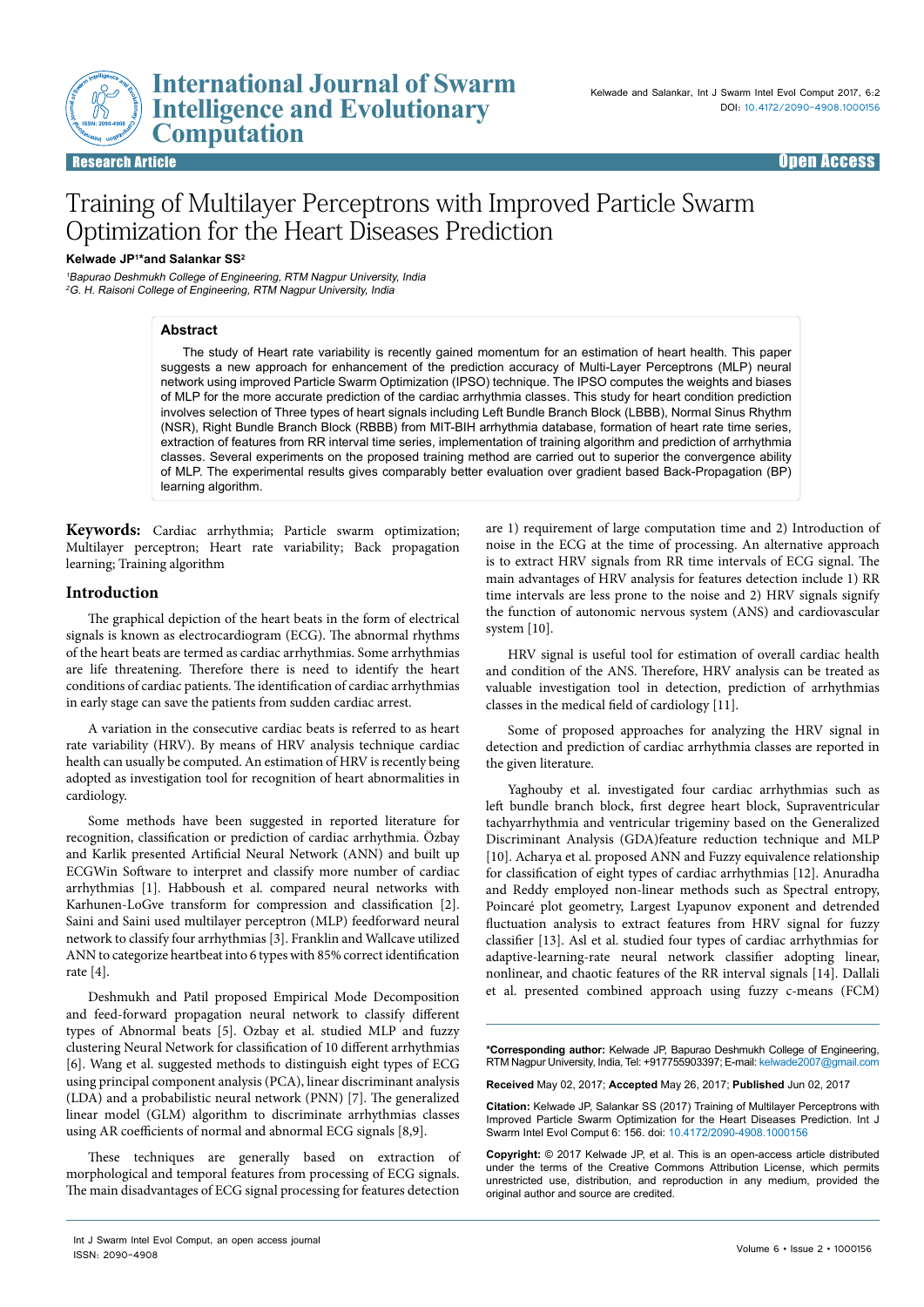clustering, wavelet transform and PCA to classify four kinds of heart diseases [15]. Asl and Setarehdan proposed automatic detection and classification method using ANN classifier for five classes of arrhythmia [16].

Kelwade and Salankar predicted classes of cardiac arrhythmia with MLP and radial basis function Neural (RBFN) network [17,18]. Goshvarpour focused on the Lyapunov Exponents and Entropy features to train Quadratic classifier and compare the result with Fisher and k-Nearest Neighbor (k-NN) classifiers [19]. Kampouraki et al. used statistical methods and signal analysis techniques to extract features of heartbeat time series [20]. Rawther and Cheriyan investigated support vector machine (SVM) for Life threatening arrhythmias such as Ventricular Tachycardia (VT) and Ventricular Fibrillation (VF) to detect and classify by make use of temporal and wavelet features [21]. Asl et al. developed an effective algorithm based on GDA and SVM classifier using HRV [22].

This paper for prediction of arrhythmia classes is organized in remaining sections as follows. Materials and methods section presents the overall methods such as MLP and PSO. Followed by experimental results and discussions of the proposed algorithm. Finally, the paper ends with significant remarks in conclusion section.

## **Materials and Methods**

The ECG records for analysis and prediction are captured from standard MIT-BIH arrhythmia database. The filtering of ECG signals is performed with bandpass filter to remove powerline interferences. Pan and Tompkins algorithm for detection of QRS complexes and then R peaks is utilized in this study. Three kinds of heart rhythms including LBBB, NSR and RBBB are selected. The Records 109, 233 and 118 of ECG signals possessing LBBB, NSR and RBBB rhythms are particularly selected. The RR interval time series (RRITS) signals from the records to estimate the HRV is detected. The segments of the RRITS signals to extract the features are formed. The features such as normalized Low Frequency (nLF) and High Frequency (nHF) power components, SD1/ SD2 ratio, Spectral Entropy (SE), Largest Lyapunov Exponent (LLE) and Hurst exponent (HE) extracted from HRV signal using linear and nonlinear methods are presented to train MLP for better prediction accuracy [12,13,16-18].

## **Training of multi-layer perceptrons**

The MLP is a most popular multilayer feed-forward neural network. The adopted neurons configuration, shown in Figure 1, includes 6 neurons, 10 neurons and 3 neurons in input, hidden and output layers, respectively.

For prediction problems, The MLP is generally trained with a Back Propagation (BP) learning algorithm by computing the connection weights and biases. The BP learning algorithm, which is largely depends on selection of initial values of weights for faster convergence and a minimum generalization error, is an extension of the Least Mean Square (LMS) rule.

Many training algorithms have been reported in the literature to optimize the generalization errors and convergence speed of the MLP. Recently, extensive research and significant progress have been made in the area of nonlinear system. However, when a neural system is used to handle unlimited examples, including training and testing data, an important issue is how well it generalizes to patterns of the testing data, which is known as generalization ability. Many algorithms have been proposed so far to deal with the problem of appropriate weight-update



by doing some sort of parameter adaptation during learning. Singhal and Wu illustrated the application of extended Kalman algorithm which converged quickly compared to BP algorithm but required more computation [23]. Sarkalehm and Shahbahrami suggested several training algorithms such as Gradient Decent algorithm (GDA) with adaptive Learning Rate, Resilient and Levenberg-Marquardt algorithms for MLP to classify Paced Beat (PB), Atrial Premature Beat (APB) and NSR [24]. Suykens and Vandewalle determined output weights of single hidden layer MLP classifier using SVM method [25].

Tzikas and Likas effectively utilized incremental Bayesian learning method for linear models to train the MLP [26]. Ni and Song provided online learning algorithm for the neural tracking control system [27]. [Battiti](https://www.researchgate.net/profile/Roberto_Battiti) reviewed first and second order optimization methods for feed forward neural networks learning [28]. Riedmiller and Braun proposed new learning algorithm-Resilient backPropagation (RPROP) for MLP to improve generalization error a gradient-descent algorithm [29].

Moller introduced new supervised learning algorithm, scaled conjugate gradient (SCG) to speed-up convergence rate than BP, conjugate gradient algorithm with line search (CGL), Broyden-fletcher-Goldfarb-Shanno (BFGS) memory less quasi-Newton algorithm [30]. Nasir et al. demonstrated ability of Bayesian Regulation algorithm and LM to train MLP and Simplified Fuzzy ARTMAP (SFAM) for classifying the acute leukemia cells in blood sample [31]. Sut and Celik predicted mortality in stroke patients using MLP trained with algorithms namely quick propagation (QP), LM, BP, quasi-Newton (QN), delta bar delta (DBD), and CGD [32]. Abid et al. proposed learning algorithm based on combination of Least Square (LS) and Least Fourth (LF) criterion [33].

In fact the gradient-based training algorithms often require large iterations so as to evade from being spellbound in local optima and tuning of learning rate. Numerous modifications have been suggested to overcome the limitations of the gradient-based algorithm.

The evolutionary approaches such as Genetic algorithm, Ant Colony Optimization, artificial bee colony, Cuckoo search, PSO are usually being used in avoiding local minima and improving convergence rate of training algorithm [34-40].

In latest years, swarm intelligence algorithm such as PSO has been applied to solve real life problems in the area of optimization [40].

## **Particle swarm optimization**

The PSO algorithm replicates social intelligence of particle swarm

Page 2 of 8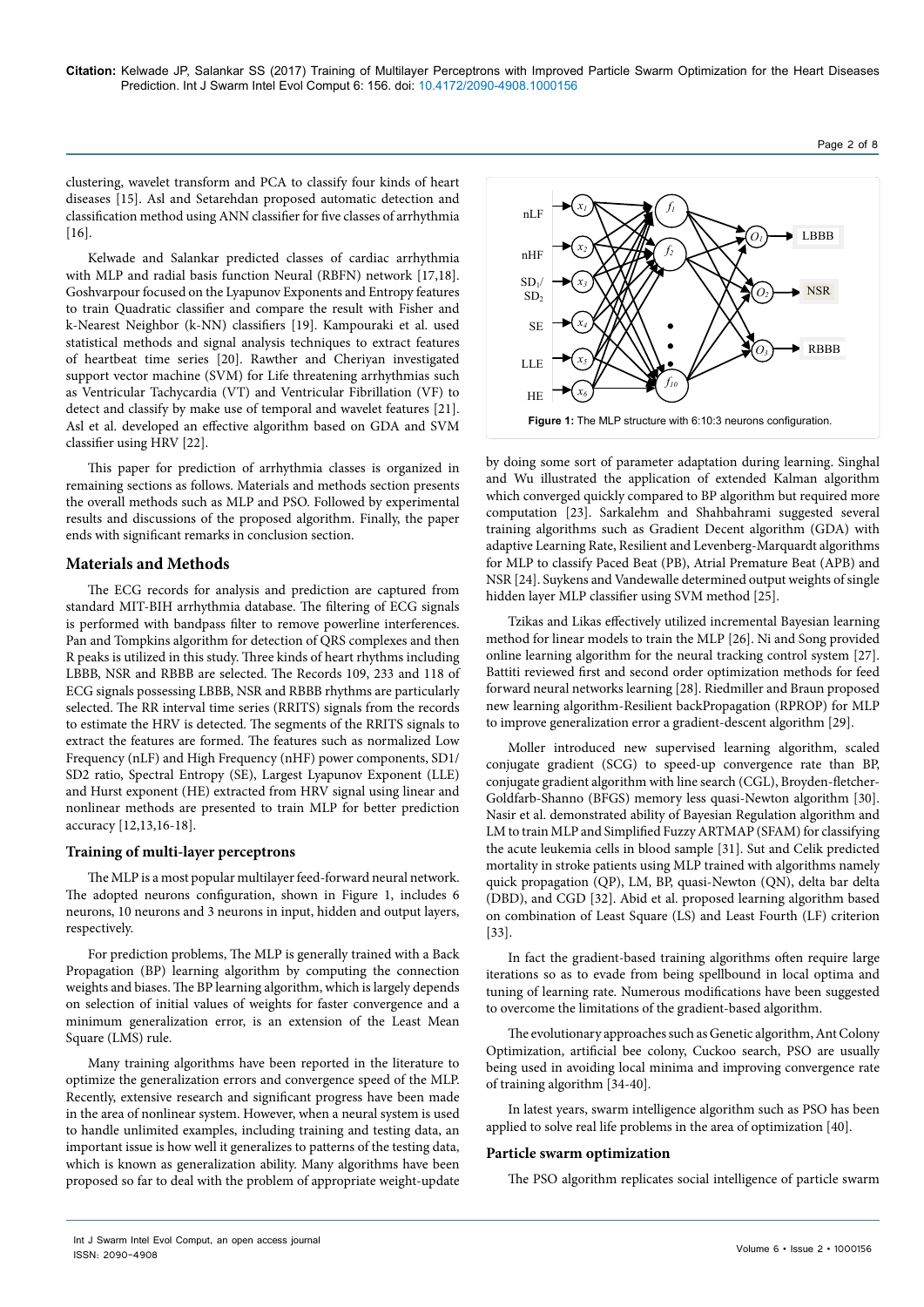Page 3 of 8

namely flock of birds and school of fishes. PSO is most popular among other evolutionary algorithms because of ease of implementation and requirement of tuning of few parameters. PSO has recently been employed in the field of an optimization problem such as training of neural network [41].

In many literatures, the PSO has been proposed as an effective tool for training neural networks [42]. The basic PSO often get trapped in local optima and resulted in poor convergence. To efficiently control the local search and convergence to the global optimum solution, time varying acceleration coefficients (TVAC) are introduced in addition to the time varying inertia weight factor in PSO to estimate the new velocity of each particle and particles are reinitialized whenever they are stagnated in the search space [43].

The particle of the PSO possesses two characteristics namely position and velocity. A solution of any optimization problem contains updating of personal position and velocity in response with cognitive and social experience [40].

At current iteration time (t), current velocity  $v_{ii}$  and new position  $x_{ii}$ are modified using equation  $(1)$  and equation  $(2)$  respectively.

$$
v_{ij}(t+1) = w(t)v_{ij}(t) + c_1r_1(p_{ij}(t) - x_{ij}(t)) + c_2r_2(p_{ij}(t) - x_{ij}(t))
$$
 (1)

$$
x_{ij}(t+1) = v_{ij}(t+1) + x_{ij}(t)
$$
 (2)

Where w(t),  $c_1$  and  $c_2$ ,  $r_1$  and  $r_2$ ,  $p_{ij}(t)$  and  $p_{gi}(t)$ ,  $x_{ij}(t)$  represent inertia weight, cognitive and social acceleration coefficients, random variables, personal best position, global best position and previous personal best position respectively.

The inertia weight may be randomly chosen. In improved PSO, inertia weight can be computed using time linear decreasing method. Equation (3) gives inertia weight as follows [44]:

$$
w(t) = w_{max} - \frac{w_{max} - w_{min}}{T} * t
$$
 (3)

Where  $\boldsymbol{\mathrm{W}}_{\text{max}}, \boldsymbol{\mathrm{W}}_{\text{min}}$   $\boldsymbol{\mathrm{T}}$  and t represent maximum and minimum value

| w<br>'min | w<br>max | ັ   |     | $\theta$ | $^{\prime}$<br>ັ | No. of<br>particles | <b>Maximum</b><br>iteration |
|-----------|----------|-----|-----|----------|------------------|---------------------|-----------------------------|
| 0.8       |          | 0.8 | 0.8 | 3.5      | 3.5              | 50                  | 50                          |

**Table 1**: Parameters setting of IPSO.

of inertia weights, maximum iteration and current iteration respectively.

The performance of PSO is dependent to the proper tuned parameters that results in the optimum solutions. Normally, cognitive  $(c_1)$  and social acceleration coefficients  $(c_2)$  are randomly selected to constant values. If value of  $c_2$  is selected higher than value of  $c_1$ , the PSO will converge prematurely [45].

Initially choosing high  $c_2$  and small  $c_1$  will make particles to move towards optimum solution. As optimization progresses, the values of  $c_1$  and  $c_2$  will get modified, which direct the particles to the global solution [45]. The acceleration coefficients are determined according the following equations  $(4)$  and  $(5)$   $[46]$ .

$$
c_1(t) = (c_1^{'} - c_1^{''})^* \frac{i}{i_{max}} + c_1^{''}
$$
 (4)

$$
c_2(t) = (c_2^{'} - c_2^{''})^* \frac{i}{i_{max}} + c_2^{''}
$$
 (5)

Where  $c_1$  and  $c_1$ ,  $c_2$  and  $c_2$  are minimum and maximum values of cognitive coefficients, minimum and maximum values of social coefficients respectively.

In the simulation, the parameters of PSO algorithm are set initially as shown in Table 1.

Each particle possesses fitness value and fitness of the particle is measured by a fitness function. In this approach, mean squared error is used as the fitness function to test the performance of individual particle.

The fitness of  $k<sup>th</sup>$  particle at  $t<sup>th</sup>$  iteration is assessed using equation (6).



Int J Swarm Intel Evol Comput, an open access journal ISSN: 2090-4908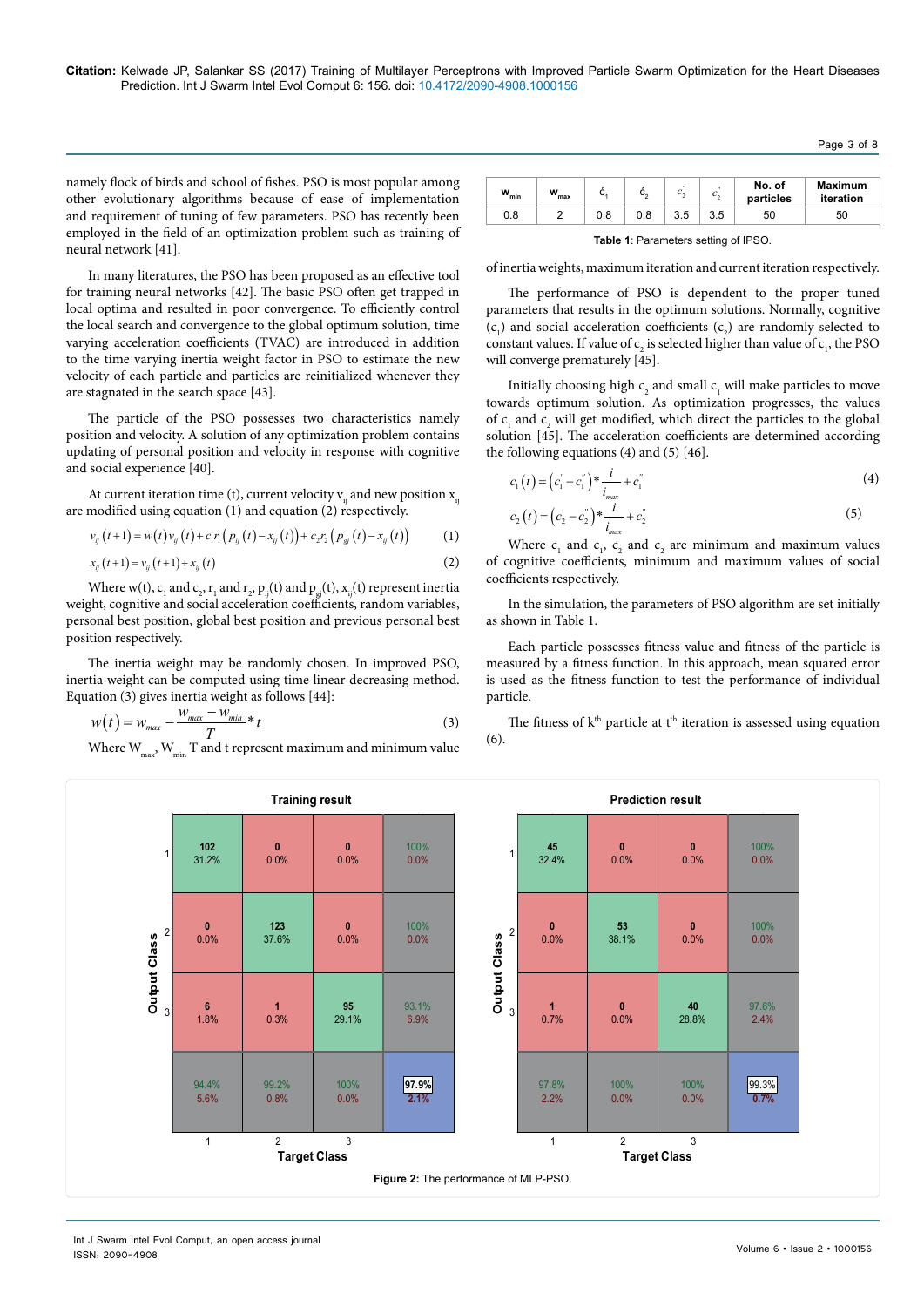#### Page 4 of 8

$$
f_k(t) = \frac{1}{P} \sum_{n=1}^{P} [O_n - O_n] t^2
$$
 (6)

Where P,  $O_n$  and  $O_n$  denote number of training datasets, desired output and actual network output, respectively.

A personal best position pbestk and a global best position  ${\rm ghost}_{{\rm k}}$  of k<sup>th</sup> particle will be adapted in t<sup>th</sup> iteration using equation (6).

$$
pbest_k(t) = \begin{cases} p_k(t) & f_k(t) \le f_k(t-1) \\ pbest_k(t) & f_k(t) > f_k(t-1) \end{cases}
$$
\n(7)

$$
gbest_k(t) = best\left\{ pbest_k(t) \right\}_{k=1}^{k(t) > j_k(t)} \tag{8}
$$

## **Results and Discussion**

In this study, our aim was to train the MLP using the IPSO to

enhance the performance of MLP to predict the classes of cardiac arrhythmia. The experiments are carried out on arrhythmia data segments to make the MLP to effectively evolve the weights and biases with the help of IPSO. The experimental result of IPSO is compared with standard gradient based learning algorithms namely gradient decent algorithm with adaptive learning rate (GDX), RPROP, SCG and one-step secant method (OSS). Figures depict the training and Prediction results in confusion matrices. The Training performance of IPSO, GDX, RPROP, SCG, OSS learning algorithm is measured by plotting MSE against iterations. The plotted result is shown in figures. The IPSO enables the MLP to dynamically evolve weights and biases effectively. The performance of IPSO algorithm is found to be quite competitive in comparison with other algorithms (Figures 2-11).



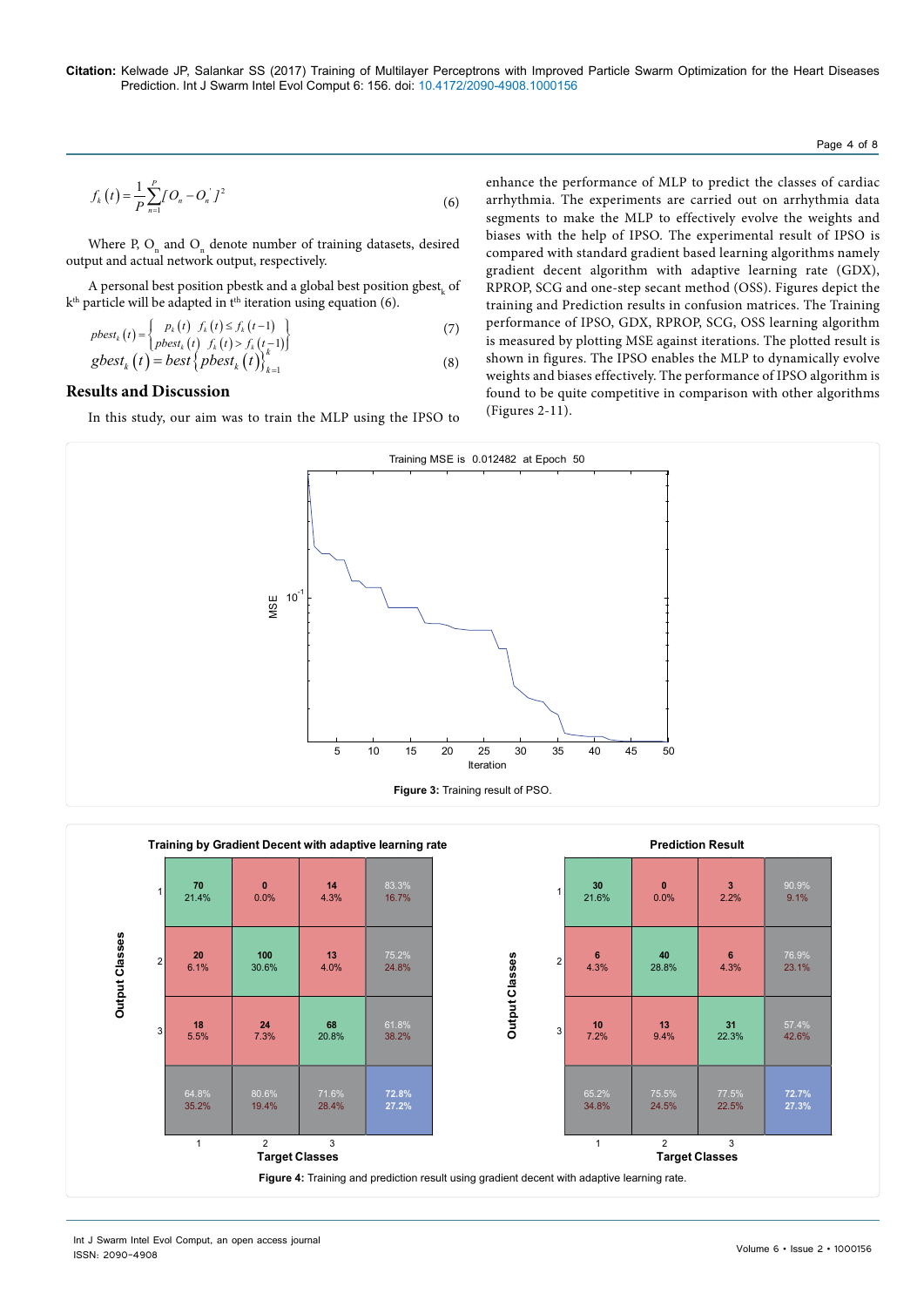## Page 5 of 8





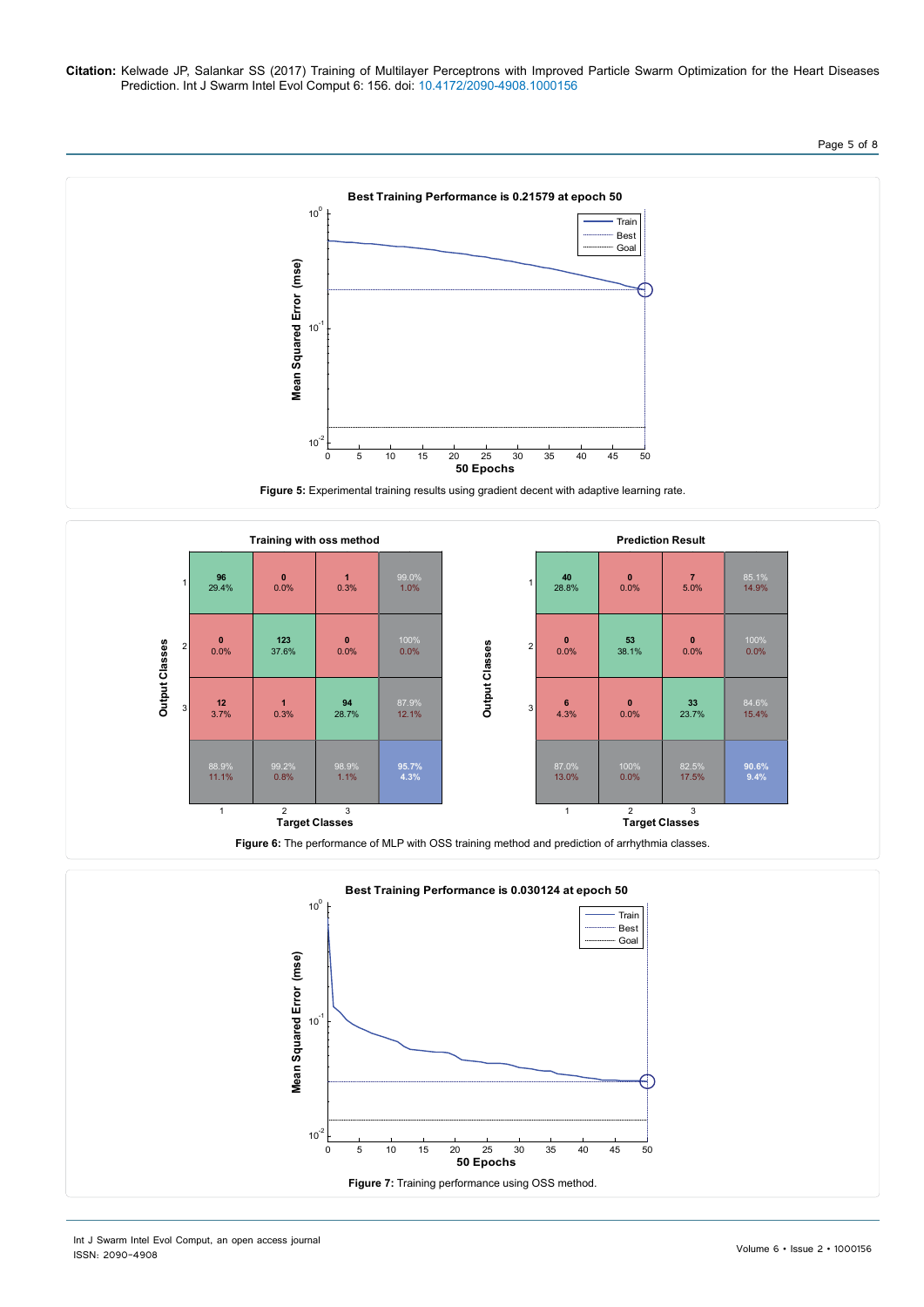## Page 6 of 8





![](_page_5_Figure_4.jpeg)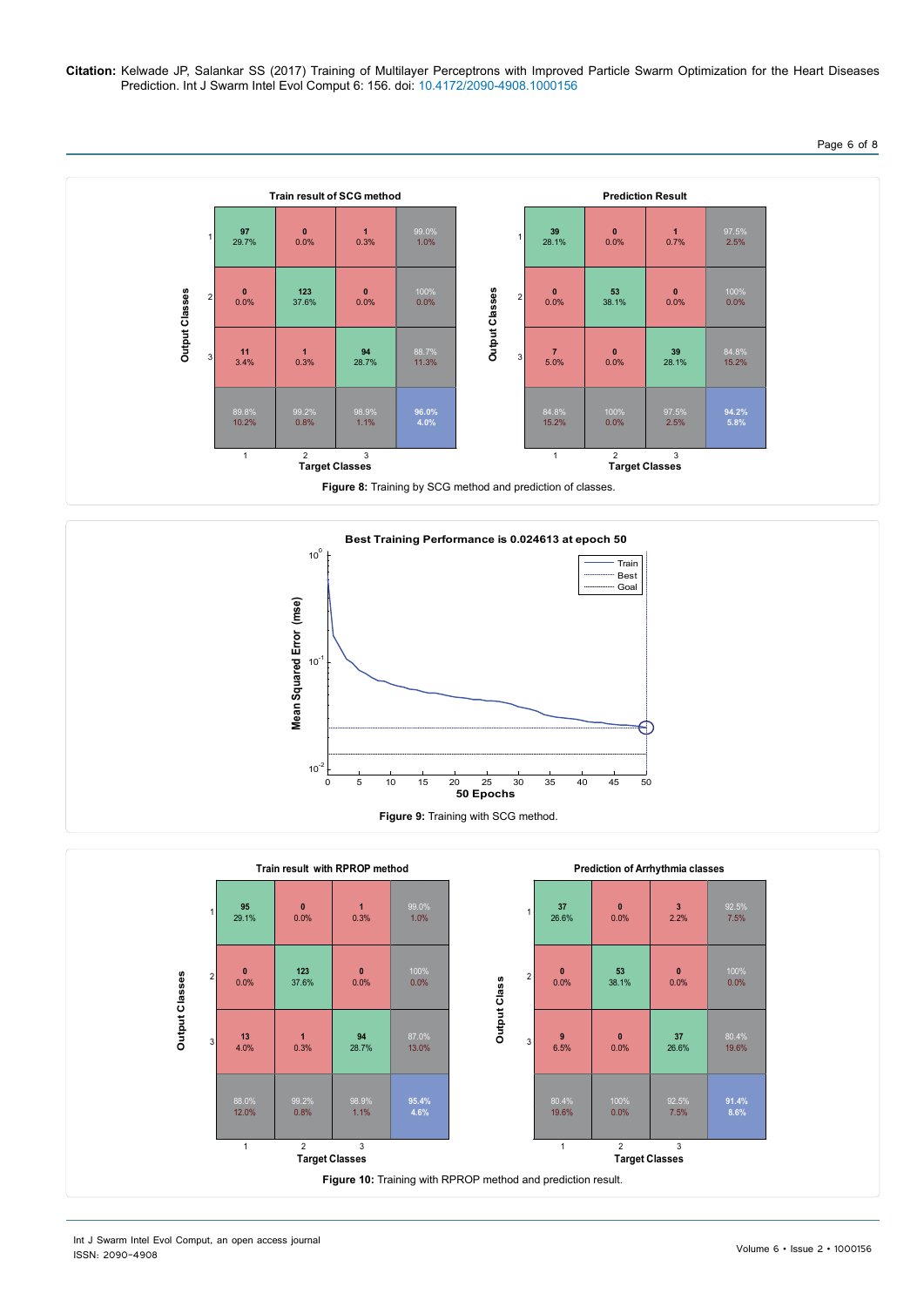![](_page_6_Figure_2.jpeg)

## **Conclusion**

The several experiments are carried out on datasets of three classes of cardiac arrhythmia. The learning of MLP is performed using IPSO, GDX, RPROP, SCG, OSS learning algorithm. The experimental results are compared with the existing learning algorithms and it shows that evolutionary method such as IPSO outperform GDX, RPROP, SCG, OSS learning algorithm. The IPSO makes MLP to converge faster in very little iterations as compared with other training methods The IPSO is proved to be used as another alternative learning algorithm for enhancing the ability of MLP to predict the arrhythmia classes. The presented technique increases the prediction capability of MLP using few linear and nonlinear parameters, which are obtained from datasets of normal and abnormal HRV signals. The condition of heart health can be assessed using the proposed hybrid approach.

#### **References**

- 1. [Özbay Y, Karlik B \(2001\) A recognition of ECG arrhythmias using artificial](https://pdfs.semanticscholar.org/f414/117f187aecf9483c332102c95f82f35814cd.pdf) [neural networks. Proceedings of the 23rd Annual Conference, IEEE/EMBS,](https://pdfs.semanticscholar.org/f414/117f187aecf9483c332102c95f82f35814cd.pdf) [Istanbul, Turkey.](https://pdfs.semanticscholar.org/f414/117f187aecf9483c332102c95f82f35814cd.pdf)
- 2. [Habboush I, Moody GB, Mark RG \(1992\) Neural networks for ECG compression](http://ecg.mit.edu/george/publications/habboush-cinc-1991.pdf) [and classification, pp: 185-188.](http://ecg.mit.edu/george/publications/habboush-cinc-1991.pdf)
- 3. [Saini I, Saini BS \(2012\) Cardiac arrhythmia classification using error back](http://www.ijcte.org/papers/508-G1354.pdf) [propagation method. Int J Comput Theor Eng 4: 462-464.](http://www.ijcte.org/papers/508-G1354.pdf)
- 4. Franklin S, Wallcave J (2013) Cardiac condition detection using artificial neural networks. Ph.D. Thesis, California Polytechnic State University.
- 5. [Deshmukh R, Patil AJ \(2012\) Layered approach for ECG beat classification](https://pdfs.semanticscholar.org/1e61/eaff92ce38fc1bc8143cf27d9ce4b9ca3f16.pdf) [utilizing neural network. Int J Eng Res Appl 2: 1495-1500.](https://pdfs.semanticscholar.org/1e61/eaff92ce38fc1bc8143cf27d9ce4b9ca3f16.pdf)
- 6. [Ozbay Y, Ceylan R, Karlik B \(2006\) A fuzzy clustering neural network architecture](https://pdfs.semanticscholar.org/2ca2/24cdefde0ad6a5d0fde40710b7aecfa2b1a9.pdf) [for classification of ECG arrhythmias. Comput Biol Med 36: 376-388.](https://pdfs.semanticscholar.org/2ca2/24cdefde0ad6a5d0fde40710b7aecfa2b1a9.pdf)
- 7. Wang JS, Chiang WC, Hsu YL, Yang YTC (2013) ECG arrhythmia classification using a probabilistic neural network with a feature reduction method. Neurocomputing 116: 38-45.
- 8. [Dingfei G, Srinivasan N, Krishnan SM \(2002\) Cardiac arrhythmia classification](https://doi.org/10.1186/1475-925X-1-5) [using autoregressive modeling.](https://doi.org/10.1186/1475-925X-1-5) Biomed Eng Online, pp: 1-12.
- 9. [Vuksanovic B, Alhamdi M \(2013\) AR-based method for ECG classification and](http://www.cscjournals.org/manuscript/Journals/IJBB/Volume7/Issue2/IJBB-215.pdf) [patient recognition. Int J Biom Bioinformatics 7: 74-92.](http://www.cscjournals.org/manuscript/Journals/IJBB/Volume7/Issue2/IJBB-215.pdf)
- 10. [Yaghouby F, Ayatollahi A, Soleimani R \(2009\) Classification of cardiac](http://www.idosi.org/wasj/wasj6(11)/15.pdf)

[abnormalities using reduced features of heart rate variability signal. World Appl](http://www.idosi.org/wasj/wasj6(11)/15.pdf)  [Sci J 6: 1547-1554.](http://www.idosi.org/wasj/wasj6(11)/15.pdf)

- 11. [Acharya UR, Joseph KP, Kannathal N, Lim CM, Suri JS \(2006\) Heart rate](https://doi.org/10.1007/s11517-006-0119-0)  [variability: A review. Med Biol Eng Comput 44: 1031-1051.](https://doi.org/10.1007/s11517-006-0119-0)
- 12. Acharya R, Kumar A, Bhat PS, Lim CM, Iyengar SS (2004) Classification of cardiac abnormalities using heart rate signals. Med Biol Eng Comput 42: 288- 293.
- 13. [Anuradha B, Reddy VCV \(2008\) Cardiac arrhythmia classification using fuzzy](http://www.jatit.org/volumes/research-papers/Vol4No4/10vol4no4.pdf)  [classifiers. J Theor Appl Inf Technol 353-359.](http://www.jatit.org/volumes/research-papers/Vol4No4/10vol4no4.pdf)
- 14. [Asl BM, Sharafat AR, Setarehdan SK \(2012\) An adaptive back propagation](https://doi.org/10.14311/NNW.2012.22.033)  [neural network for arrhythmia classification using R-R interval signal.](https://doi.org/10.14311/NNW.2012.22.033) Neural [Network World 6: 535-548.](https://doi.org/10.14311/NNW.2012.22.033)
- 15. [Dallali A, Kachouri A, Samet M \(2011\) Classification of cardiac arrhythmia using](http://www.cscjournals.org/manuscript/Journals/SPIJ/Volume5/Issue3/SPIJ-139.pdf)  [WT, HRV and Fuzzy C-means clustering. Signal Process 5: 101-109.](http://www.cscjournals.org/manuscript/Journals/SPIJ/Volume5/Issue3/SPIJ-139.pdf)
- 16. Asl BM, Setarehdan SK (2006) Neural network based arrhythmia classification using heart rate variability signal. European Signal Processing Conference.
- 17. [Kelwade JP, Salankar SS \(2015\) Prediction of cardiac arrhythmia using artificial](http://dx.doi.org/10.5120/20270-2679)  [neural network. Int J Comput Appl](http://dx.doi.org/10.5120/20270-2679) 115: 30-35.
- 18. Kelwade JP, Salankar SS (2016) Radial basis function neural network for prediction of cardiac arrhythmias based on heart rate time series. IEEE Int conference on control, measurement and instrumentation. 454-458.
- 19. [Goshvarpour A \(2012\) Classification of heart rate signals during meditation](http://www.mecs-press.org/ijisa/ijisa-v4-n2/IJISA-V4-N2-4.pdf)  [using lyapunov exponents and entropy.](http://www.mecs-press.org/ijisa/ijisa-v4-n2/IJISA-V4-N2-4.pdf) Int J Intell Syst Appl 2: 35-41.
- 20. [Kampouraki A, Manis G, Nikou C \(2009\) Heartbeat time series classification](http://dx.doi.org/10.1109/TITB.2008.2003323)  [with support vector machines. IEEE Trans Inf Technol Biomed 13:512-518.](http://dx.doi.org/10.1109/TITB.2008.2003323)
- 21. [Rawther NN, Cheriyan J \(2015\) Detection and classification of cardiac](http://www.ijarcce.com/upload/2015/april-15/IJARCCE 108.pdf)  [arrhythmias based on ECG and PCG using temporal and wavelet features.](http://www.ijarcce.com/upload/2015/april-15/IJARCCE 108.pdf) Int [J Adv Res Comput Commun Eng 4: 474-479.](http://www.ijarcce.com/upload/2015/april-15/IJARCCE 108.pdf)
- 22. [Asl BM, Setarehdan SK, Mohebbi M \(2008\) Support vector machine-based](https://doi.org/10.1016/j.artmed.2008.04.007)  [arrhythmia classification using reduced features of heart rate variability signal.](https://doi.org/10.1016/j.artmed.2008.04.007)  [Artif Intell Med 44: 51-64.](https://doi.org/10.1016/j.artmed.2008.04.007)
- 23. [Singhal S, Wu L \(1989\) Training multilayer perceptrons with the extended](https://papers.nips.cc/paper/101-training-multilayer-perceptrons-with-the-extende-kalman-algorithm.pdf)  [kalman algorithm. Bell Commun Res Inc., pp: 133-140.](https://papers.nips.cc/paper/101-training-multilayer-perceptrons-with-the-extende-kalman-algorithm.pdf)
- 24. [Sarkalehm MK, Shahbahrami A \(2012\) Classification of ECG arrhythmias using](http://dx.doi.org/10.5121/ijcsea.2012.2101)  [discrete wavelet transform and neural networks. Int J Comput Sci Eng Appl 2:](http://dx.doi.org/10.5121/ijcsea.2012.2101)  [1-13.](http://dx.doi.org/10.5121/ijcsea.2012.2101)
- 25. [Suykens JAK, Vandewalle J \(1999\) Training multilayer perceptron classifiers](http://dx.doi.org/10.1109/72.774254)  [based on a modified support vector method. IEEE T Neural Networ 10: 907-](http://dx.doi.org/10.1109/72.774254) [911.](http://dx.doi.org/10.1109/72.774254)